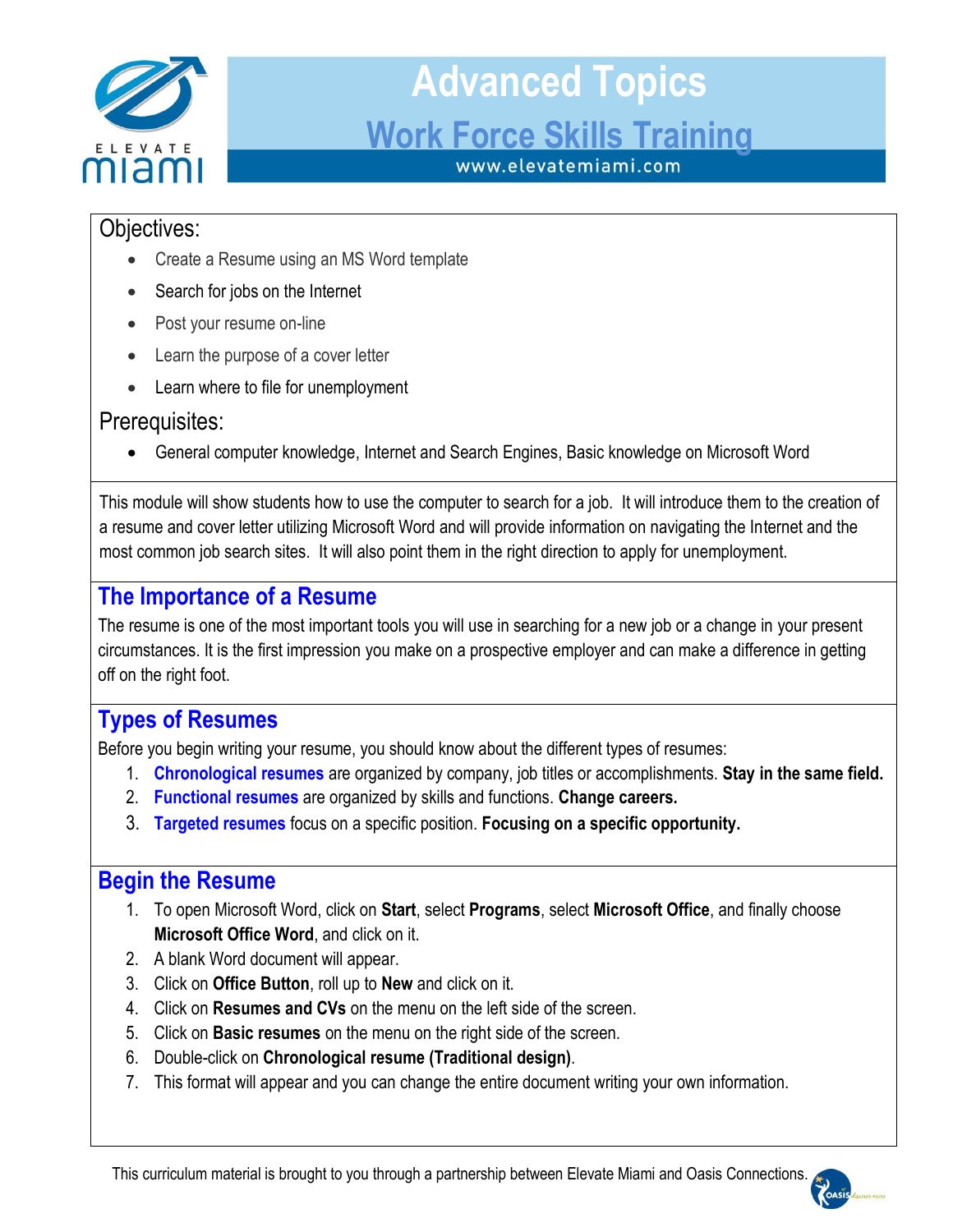

[Street Address], [City, ST ZIP Code] $\bullet$ [phone] $\bullet$ [e-mail]

### **[Your Name]**

#### **Objective**

| [Describe your career goal or ideal job.]                                                                                                                                                 |                |            |
|-------------------------------------------------------------------------------------------------------------------------------------------------------------------------------------------|----------------|------------|
| <b>Experience</b>                                                                                                                                                                         |                |            |
| [Dates of employment]<br>[Job Title]<br>[Job responsibility/achievement]<br>Ξ<br>[Job responsibility/achievement]<br>$\blacksquare$<br>[Job responsibility/achievement]<br>$\blacksquare$ | [Company Name] | [City, ST] |
| [Dates of employment]                                                                                                                                                                     | [Company Name] | [City, ST] |
| [Job Title]<br>[Job responsibility/achievement]<br>٠<br>[Job responsibility/achievement]<br>Ξ<br>[Job responsibility/achievement]<br>$\blacksquare$                                       |                |            |
| [Dates of employment]                                                                                                                                                                     | [Company Name] | [City, ST] |
| [Job Title]<br>[Job responsibility/achievement]<br>п<br>[Job responsibility/achievement]<br>$\blacksquare$<br>[Job responsibility/achievement]<br>٠                                       |                |            |
| [Dates of employment]                                                                                                                                                                     | [Company Name] | [City, ST] |
| [Job Title]<br>[Job responsibility/achievement]<br>[Job responsibility/achievement]<br>$\blacksquare$<br>[Job responsibility/achievement]<br>$\blacksquare$                               |                |            |
| <b>Education</b>                                                                                                                                                                          |                |            |
| [Dates of attendance]<br>[Degree Obtained]<br>[Special award/accomplishment or degree minor]                                                                                              | [School Name]  | [City, ST] |
| <b>References</b>                                                                                                                                                                         |                |            |
| References are available on request.                                                                                                                                                      |                |            |

This curriculum material is brought to you through a partnership between Elevate Miami and Oasis Connections.

KOAS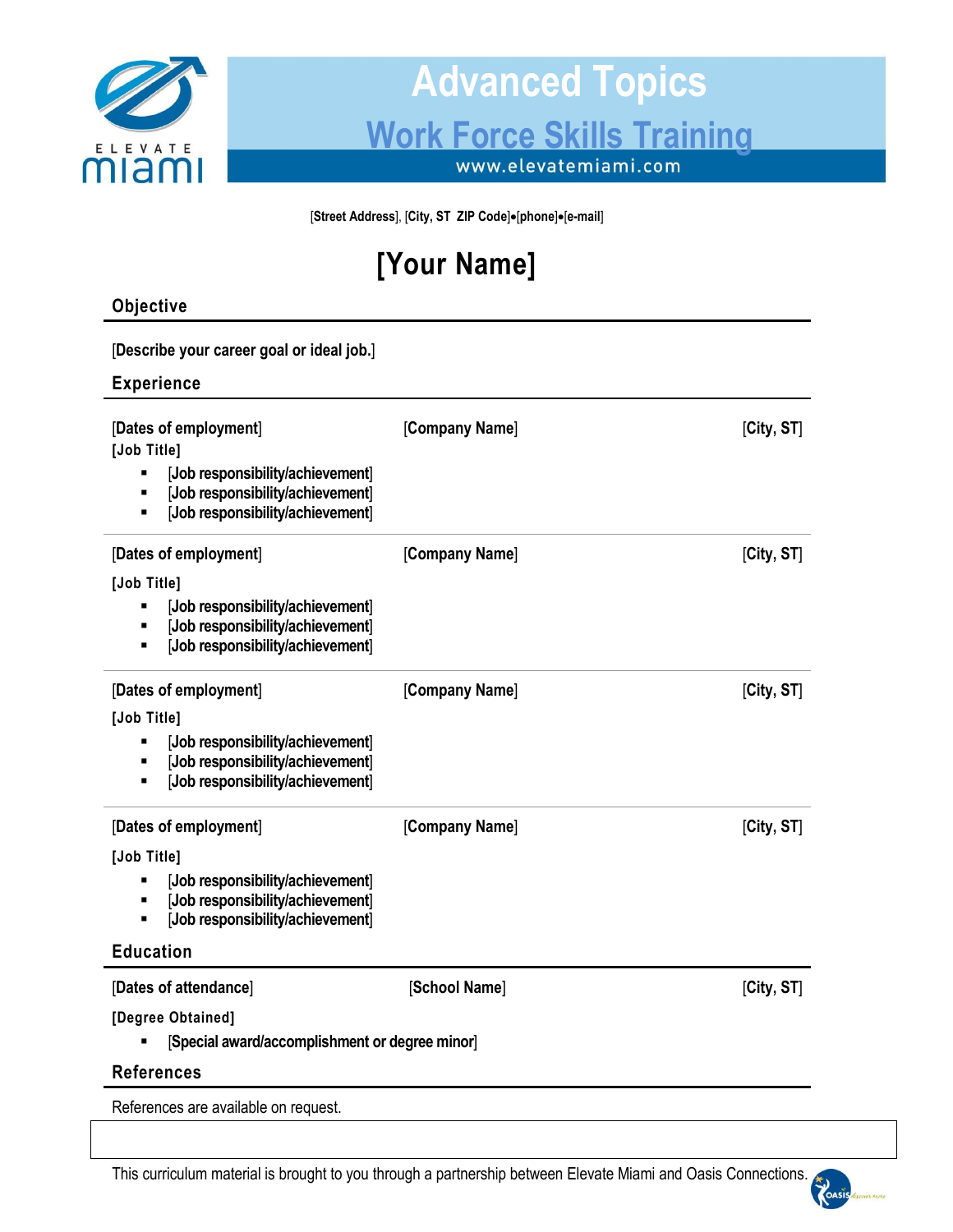

#### **Resume Rules**

Here are some rules to follow when writing a resume:

Make sure your resume:

- 1. Is accomplishment-oriented. Everything on the page is built around your achievements: your "triples" and "home runs." It's what makes you unique.
- 2. Is free of typing errors and spelling errors.
- 3. Uses active voice, not passive.
- 4. Is free of lies or mistruths and negative information.
- 5. Is typed or word processed on plain white, grey or off-white paper (no colors).
- 6. Is concise and well-organized.
- 7. Is not too long, preferably no more than two pages.
- 8. Uses a type size no smaller than 11 point; 12 point is preferred.
- 9. Is relevant to the position for which you are applying.
- 10. Use sub-headings to organize and omits graphics or photos.
- 11. Does not include personal information such as appearance, religion or political affiliations.
- 12. Makes job titles clear from job functions.
- 13. Keeps your verbs parallel. That means to always use the same verb tense in each sentence.
- 14. Does not list your references.
- 15. Uses bulleted lists to help make the page easy to read.
- 16. Does not include salary requirements.
- 17. Is proofread, proofread, and proofread!

#### **Resume Tips**

You must continue work on your resume. Remember them to keep these things in mind, as you work:

- 1. Emphasize your skills as well as your work experience.
- 2. Emphasize the positive aspects of your age and experience such as maturity, judgment and perspective.
- 3. State your willingness to work on a specific project or on a consulting basis if that is appropriate for the position.
- 4. List your training and familiarity with computer software and any other relevant technology.
- 5. List your education and training in reverse chronological order, starting with your highest degree. Include special courses or seminars that are relevant to the skills needed for the position.
- 6. Keep paragraphs short, clear and concise.
- 7. Include such things as professional organization memberships, community activities, military service and foreign languages.
- 8. Present your strongest points first.

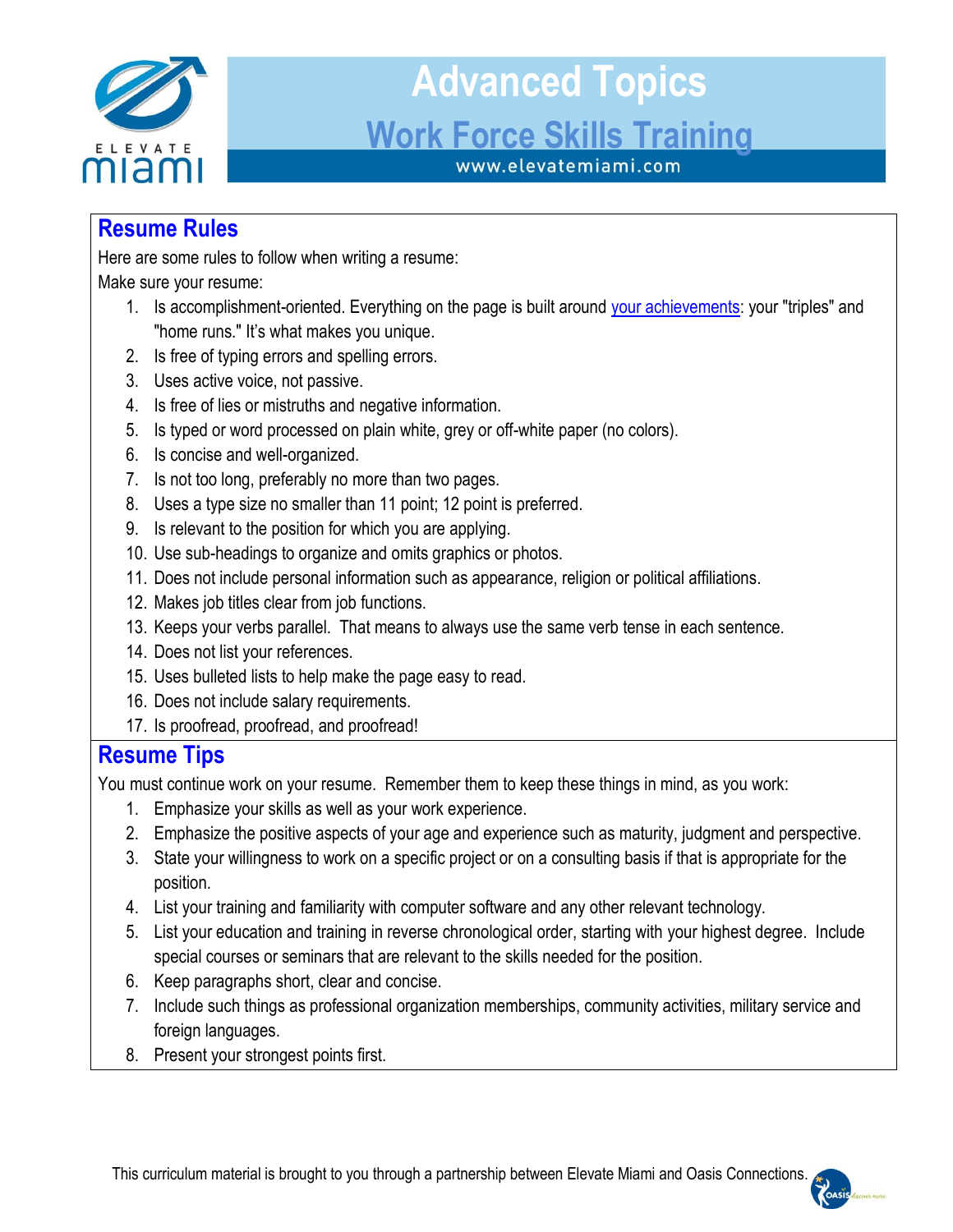

#### **Check and Recheck**

When you have finished your resume, check it for the following things:

#### 1. **Spelling:**

Spelling errors are a sign of sloppiness to prospective employers. Use the spellchecker in Microsoft Word and have more than one person double-check the document.

#### 2. **Grammar:**

Grammatical errors are a sign of poor education and judgment to a prospective employer.

#### 3. **Readability:**

If your resume is too difficult to read because of small type or a fancy font, it will end up in the rejection pile before it is even read. Simplicity and clarity are important factors in readability.

#### 4. **Relevance:**

Focus on the specific job for which you are applying. If possible, meet the stated requirements of the employer. The more you know about the responsibilities and skills required for the target position, the more effective you can make your resume.

#### 5. **Design:**

Use bold, italics and varying type sizes for emphasis. Balance the material on the page and be consistent so that the eye flows easily over the page. Do not italicize the whole resume or use more than two font styles.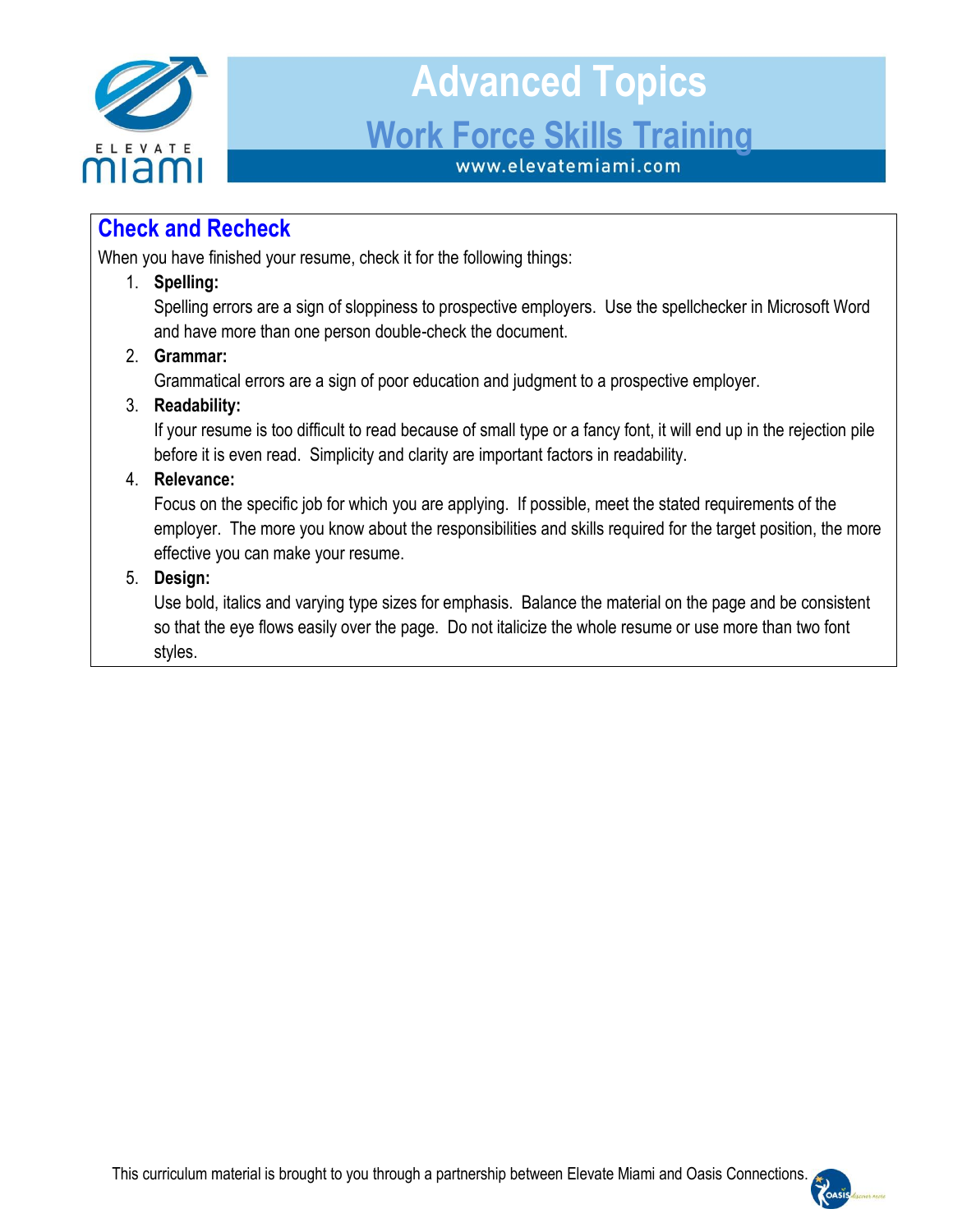

# **Advanced Topics** Work Force Skills Training

### **Sample Resume**

| 666W. 13th Street, New York, NY 10011•(212) 555-0440•blach@al.com                                                                                                                                                           |                                                                                                                                                                                   |              |  |  |
|-----------------------------------------------------------------------------------------------------------------------------------------------------------------------------------------------------------------------------|-----------------------------------------------------------------------------------------------------------------------------------------------------------------------------------|--------------|--|--|
| <b>Sharon Blachly</b>                                                                                                                                                                                                       |                                                                                                                                                                                   |              |  |  |
| Objective                                                                                                                                                                                                                   |                                                                                                                                                                                   |              |  |  |
| An entry level position in office management.                                                                                                                                                                               |                                                                                                                                                                                   |              |  |  |
| <b>Experience</b>                                                                                                                                                                                                           |                                                                                                                                                                                   |              |  |  |
| $2004 - Present$<br><b>Membership Service &amp; Sales</b>                                                                                                                                                                   | The Boys and Girls Club                                                                                                                                                           | New York, NY |  |  |
| ٠<br>to 1998.<br>Actively canvassed prospective and current members.<br>Educated new members about payment plan options.<br>٠<br>٠                                                                                          | Contributed to the increase membership sales for nursery education and program classes by 23% from 1996<br>Processed membership registration for prospective and current members. |              |  |  |
| 1996 - 2004<br><b>Administrative Assistant</b>                                                                                                                                                                              | Scaffolding, Inc.                                                                                                                                                                 | New York, NY |  |  |
| Maintained executive meeting schedule and travel arrangements.<br>٠<br>Coordinated client and interoffice files and paperwork.<br>٠<br>Managed distribution in a Lotus 1-2-3 database.<br>٠<br>Met and greeted clients<br>٠ |                                                                                                                                                                                   |              |  |  |
| <b>Education</b>                                                                                                                                                                                                            |                                                                                                                                                                                   |              |  |  |
| <b>Business &amp; Computer Science</b>                                                                                                                                                                                      | <b>SUNY Albany</b>                                                                                                                                                                | Albany, NY   |  |  |
| <b>B.A. in Business &amp; Computer Science</b><br>Honours degree<br>п                                                                                                                                                       |                                                                                                                                                                                   |              |  |  |
| <b>Summary of Skills</b>                                                                                                                                                                                                    |                                                                                                                                                                                   |              |  |  |
| Microsoft Office<br>٠<br>Microsoft Word<br>٠<br>Lotus 1-2-3 for Windows<br>٠<br><b>Excel</b><br><b>Telemarketing Sales</b><br>Typing (55 wpm)<br>٠<br>Windows XP, Vista, operating systems                                  |                                                                                                                                                                                   |              |  |  |
| <b>References</b>                                                                                                                                                                                                           |                                                                                                                                                                                   |              |  |  |
| References are available on request.                                                                                                                                                                                        |                                                                                                                                                                                   |              |  |  |

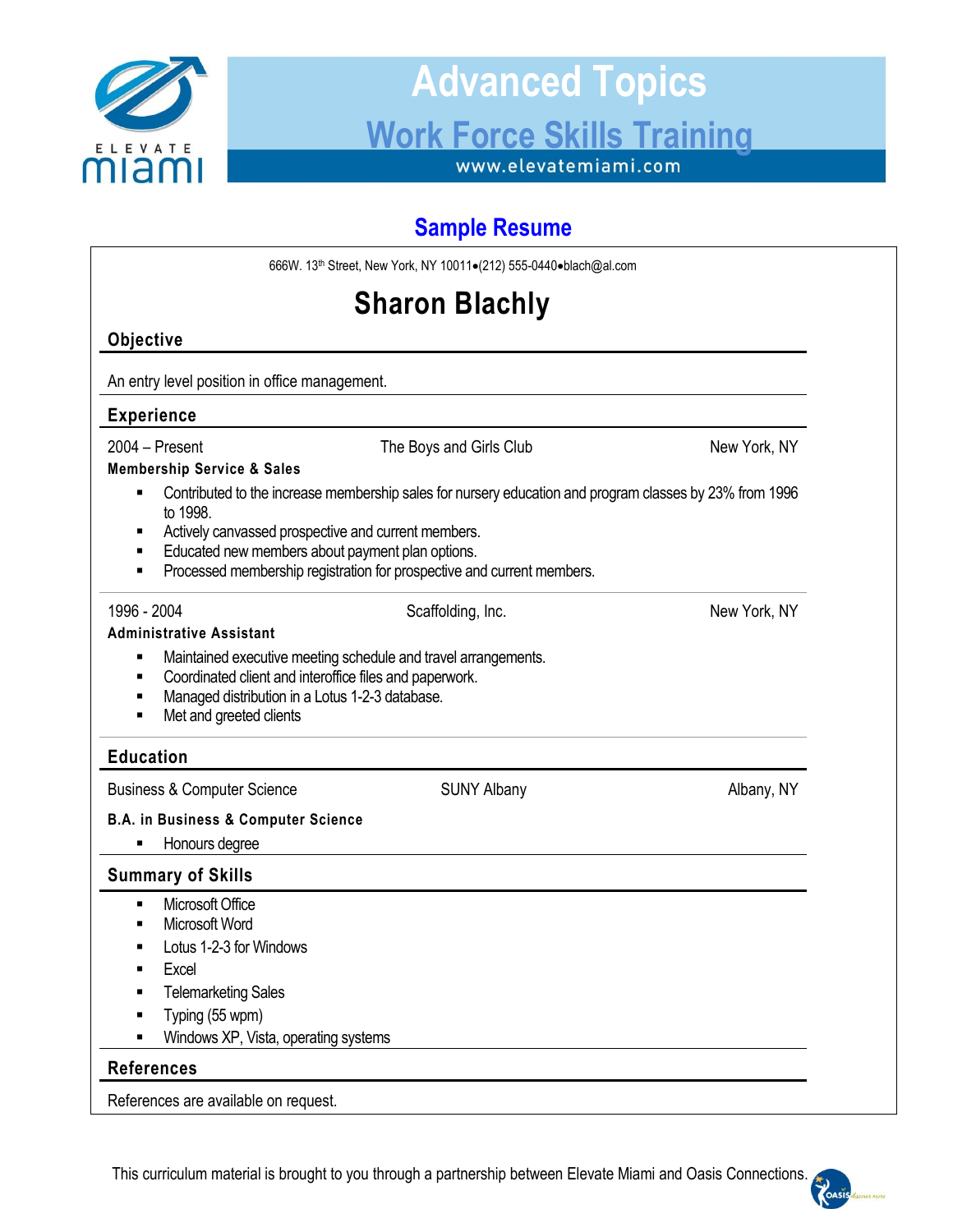

#### **Cover Letter**

A **cover letter** or **covering letter** is a letter of introduction attached to, or accompanying another document such as a résumé or curriculum vitae. It's frequently send as a way of introducing yourself to potential employers and explaining your suitability for the desired position.

#### **Format**

**Cover letters are generally one page at most in length, divided into a header, introduction, body, and closing.**

- *Header*. Cover letters use standard business letter style, with the sender's address and other information, the recipient's contact information, and the date sent after either the sender's or the recipient's address.
- *Introduction*. The introduction briefly states the specific position desired, and should be designed to catch the employer's immediate interest.
- *Body*. The body highlights or amplifies on material in the resume or job application, and explains why the job seeker is interested in the job and would be of value to the employer. Also, matters discussed typically include skills, qualifications, and past experience. If there are any special things to note such as availability date, you may be included as well.
- *Closing*. A closing sums up the letter, and indicates the next step the applicant expects to take. It may indicate that the applicant intends to contact the employer; although many favor the more indirect approach of simply saying that the applicant will look forward to hearing from or speaking with the employer. After the closing are a valediction ("Sincerely"), and then a signature line. Optionally, the abbreviation "ENCL" may be used to indicate that there are enclosures.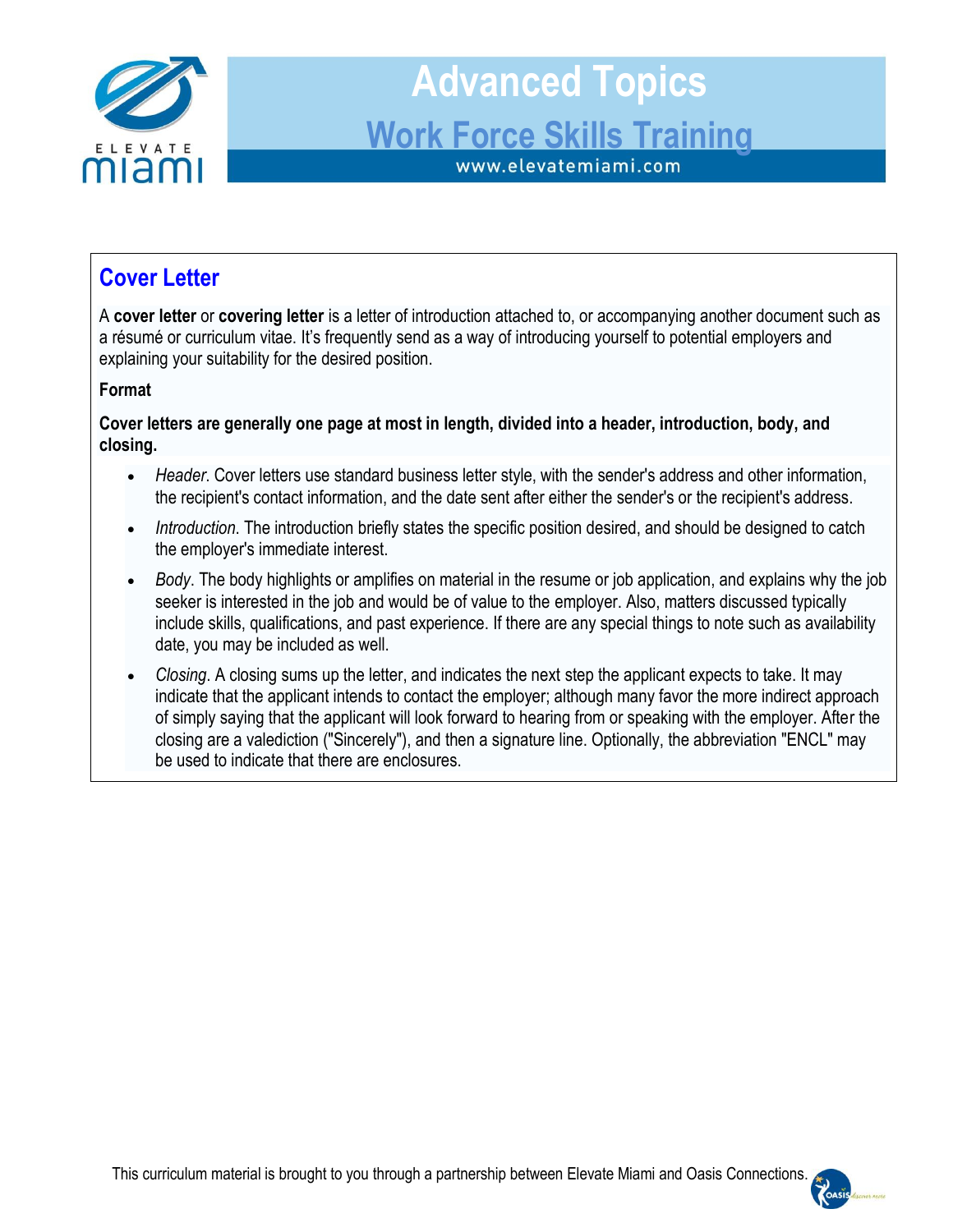

#### **Sample Cover Letter**

666W. 13th Street New York, NY 10011 Home: (212) 555-0440 blach@al.com

January 12, 2010

John Short General Manager Action Company 1428 Main St.

Anytown, NY 12222

Dear Mr. Short:

Are you spending too much time handling administrative tasks? Would you like to free yourself from tedious detail work so you can focus on building your business? If the answer is yes, then we should speak.

I offer a five-year track record in office management and administrative support. You will benefit from my following key strengths:

- Computer expertise, with proficiency in all MS Office programs (Word, Excel, PowerPoint, Outlook and Access).
- Broad-based experience covering a full spectrum of administrative duties, including executive support, office management, billing/invoicing, payroll administration, customer care, account management, database administration, document preparation, travel/meeting coordination and project/program support.
- Multitasking talents, with the ability to manage multiple high-priority assignments and develop solutions to challenging business problems.
- A proven reputation, with a consistent history of exemplary performance reviews and recognition for driving efficiency improvements to office systems, workflows and processes.

I am confident that if you hire me as your administrative assistant, you will have more time and energy to concentrate on growing your business. My resume is enclosed for your review, and I will follow up with you in a few days to discuss your administrative support needs. You may also call me at (212) 555-0440 or email me at blach@al.com. Thank you for your time, and have a great day.

Sincerely,

Sharon Blachly **Enclosure** 

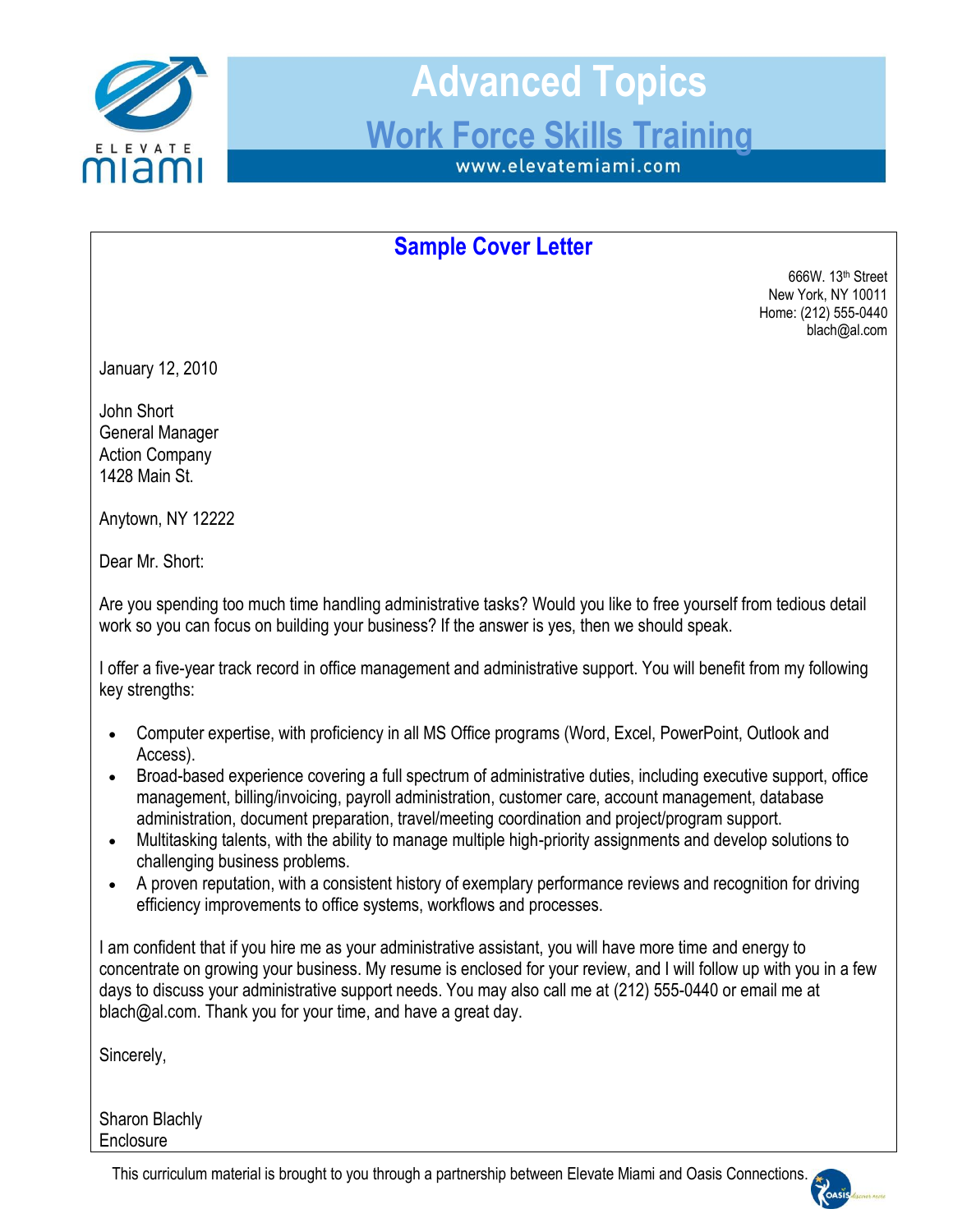

#### **Job Search Resources**

These websites offer career advice, job search tools, resume help, articles and other helpful information for job seekers.

| Employ Florida Marketplace (www.employflorida.com)                                                                 | Non-Profit Jobs (www.nptjobs.com)                                                                   |  |
|--------------------------------------------------------------------------------------------------------------------|-----------------------------------------------------------------------------------------------------|--|
| Employ Florida Marketplace is the Florida's official                                                               | A service of the Non-Profit Times for people seeking                                                |  |
| online portal to virtual job-matching services and many                                                            | employment in the non-profit sector.                                                                |  |
| other workforce resources.                                                                                         | Transition Assistance for Veterans (www.taonline.com)                                               |  |
| <b>ACCESSMiamiJobs.com</b><br>(www.accessmiamijobs.com/default.asp?PageID=10005298)                                | TAOnline is the largest single source of transition                                                 |  |
| It's a useful tool to connect with local job seekers in                                                            | assistance information and tools for today's separating<br>military.                                |  |
| industry-specific fields. This service is offered as part<br>of the City of Miami workforce initiative through the | CivicVentures.org (www.civicventures.org)                                                           |  |
| strategic alliance with Jobing.com, community-based                                                                | Resources for people who want to use your talents to                                                |  |
| organizations and local workforce agencies.                                                                        | serve the community.                                                                                |  |
| City of Miami (www.miamigov.com/employment)                                                                        | EmploymentGuide.com (www.employmentguide.com)                                                       |  |
| It is the official jobsite for the City of Miami.                                                                  | Offers nationwide job searching, an education center,                                               |  |
| <b>Miami-Dade County</b>                                                                                           | a list of resources, information on working from home                                               |  |
| (www.miamidade.gov/jobs/faqu_applying_for_a_job.asp)                                                               | and listings of job fairs nationwide. It is not specifically                                        |  |
| It is the official jobsite for the Miami-Dade County.                                                              | geared to mature adults.                                                                            |  |
| <b>USAJOBS</b> (www.usajobs.gov)                                                                                   | Ecojobs.com (www.ecojobs.com) - environmental job                                                   |  |
| It is the official jobsite for the US Federal Government.                                                          | opportunities                                                                                       |  |
| Government Jobs (www.govtjobs.com)                                                                                 | A subscription-based listing of 500+ outdoor and                                                    |  |
| It is the web site dedicated to helping individuals find                                                           | environmental job openings, with a collection of free                                               |  |
| the jobs you are seeking in the public sector.                                                                     | listings in several categories that will give you an idea<br>of the kinds of job leads you provide. |  |
| Craigslist.com (www.craigslist.com)                                                                                |                                                                                                     |  |
| Classified ads including job postings by city.                                                                     | Hcareers.com (www.retailjobs.hcareers.com/seeker)                                                   |  |
| CareerBuilder.com (www.careerbuilder.com)                                                                          | Focuses on jobs in the hospitality, restaurant and retail                                           |  |
| A general job search site that has access to many                                                                  | industries.                                                                                         |  |
| newspaper classified ads, with a presence in over 200                                                              | Monster.com (www.jobsearch.monster.com)                                                             |  |
| local markets.                                                                                                     | One of the most widely used online job search sites.                                                |  |
| MSN careers with CareerBuilder (www.careers.msn.com)                                                               | Resources include searching for jobs, posting                                                       |  |
| It is a join between Microsoft and CareerBuilder.                                                                  | resumes, career advice, message boards and                                                          |  |
|                                                                                                                    | research on companies.                                                                              |  |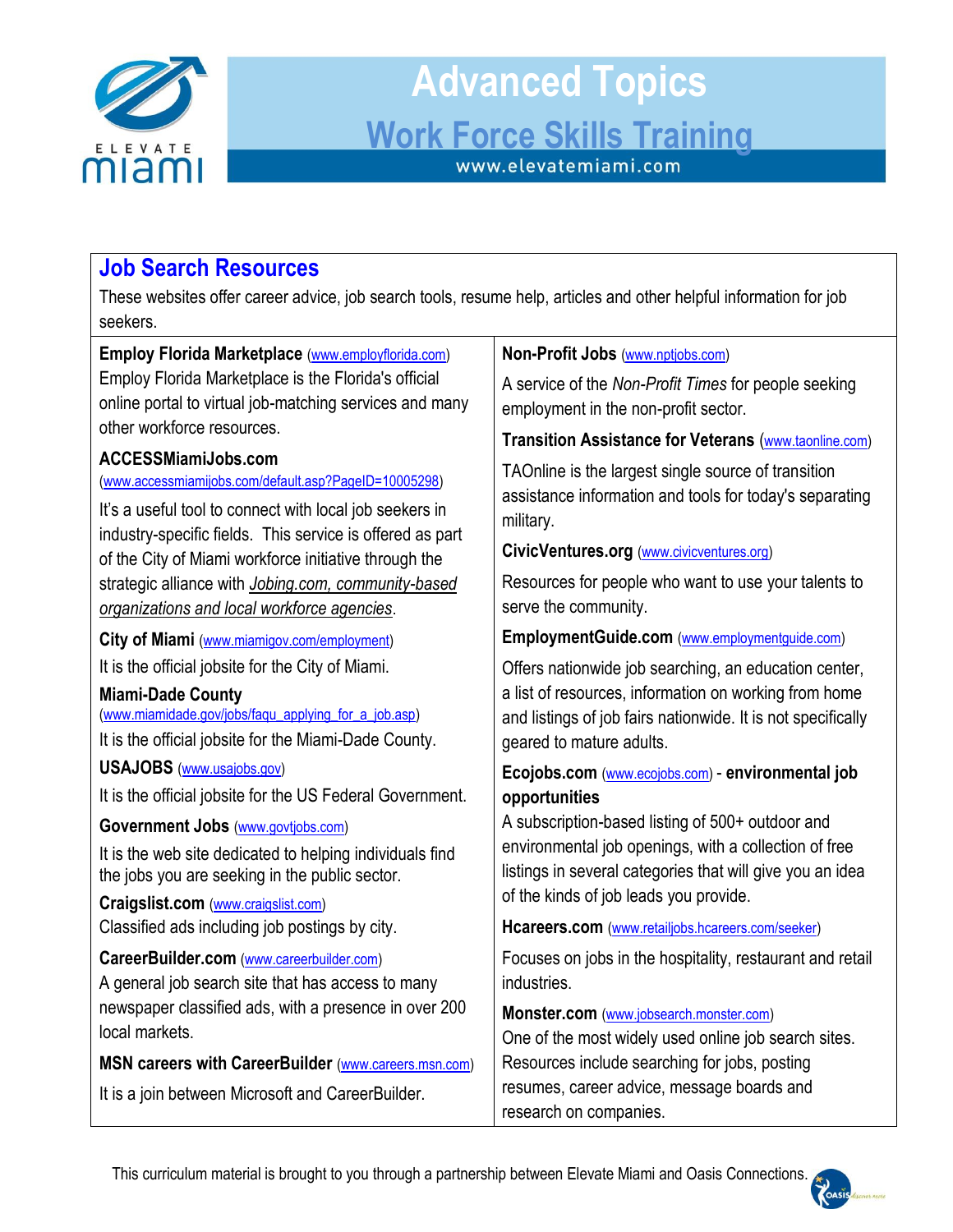

#### **How these sites function.** 1. Enter to Internet and on the **address bar** write exactly the address that you have in front of the name in the page above. e.g. [www.usajobs.gov](http://www.usajobs.gov/) 2. The **solicited web site** home page will appear. e.g. **USAJOBS.** 3. Follow the instructions. **Practicing with Monster.com** 4. Enter to Internet and on the address bar write [www.jobsearch.monster.com.](http://www.jobsearch.monster.com/) 5. The **Monster.com** home page will appear – similar to one below. 6. Enter **Job Title** to describe the kind of job in which you are interested, e.g. dentist, teacher, etc… 7. Enter **keywords** to describe the skills that you have, e.g. computer, etc… Help Haiti Help Security manster Your calling is calling Profile & Resume Jobs Career Tools Advice Home **PowerSearch BETA**  $(e.g., nurse)$ (e.g., healthcare, sales) (city, state, or zip code) **Standard Search** 8. Type in the **city and state** in which you want to work. 9. Although you can click the **Search button** now, click **More Search Options** to enter more criteria to refine the search. 10. Enter more **search criteria** here as you wish. Click the **Search** button now. Help Haiti Help Security monske Your calling is calling Home Profile & Resume Jobs Career Tools Advice Convmunities Job Title **PowerSearch BETA** (e.g., nurse) (e.g., healthcare, sales) (city, state, or zip code) Search **Standard Search** npany: Select One  $\ddot{}$ (e.g., ABC Computers) Help **Fewer Search Options** 11. A list of jobs that meet the criteria will appear – similar to the screen below. Scroll down to see more jobs.

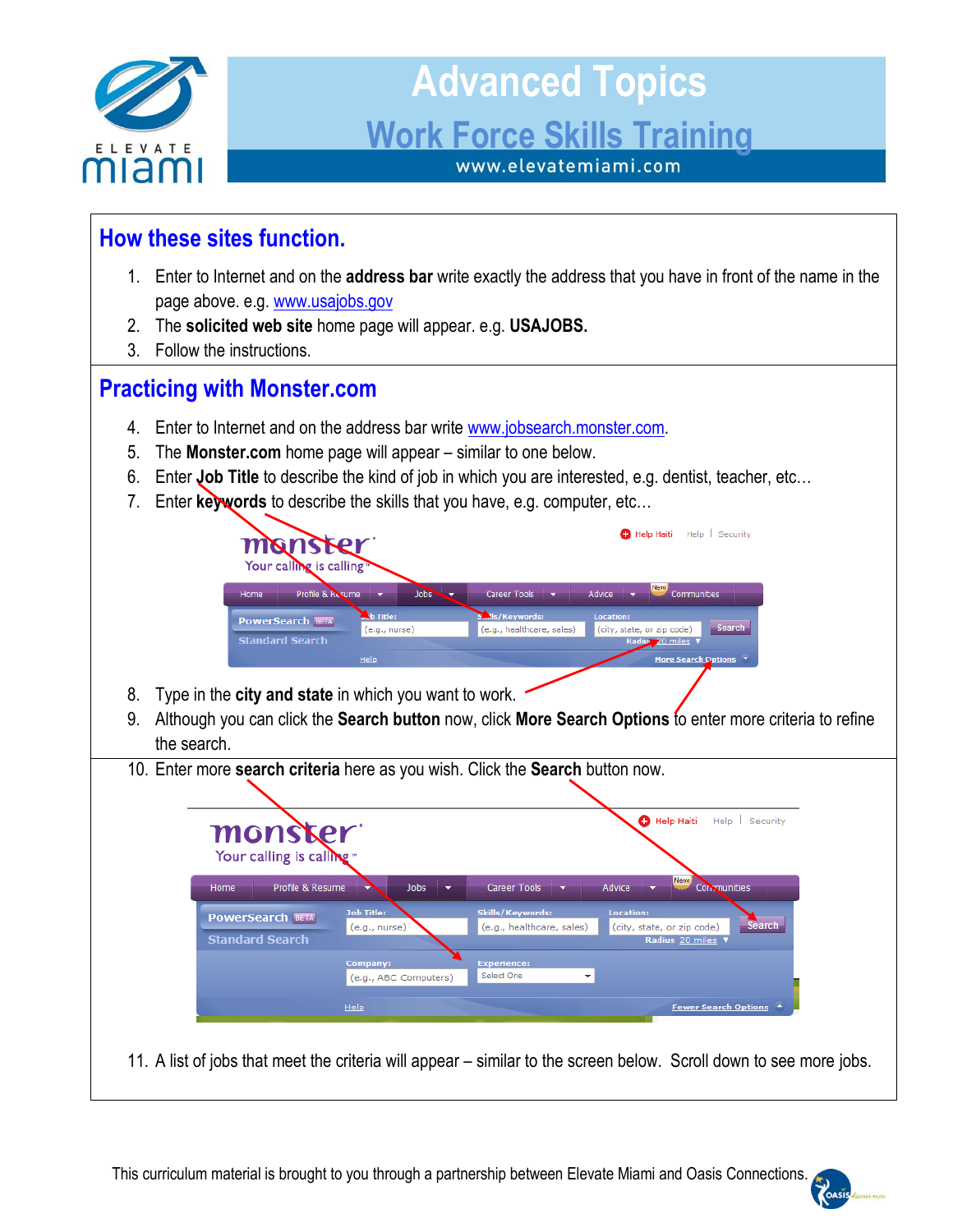

|                                                                                                       | PowerSearch BETA   13 administrative assistant jobs<br>Sorted By relevance v                                                                                                                                                                                                                         |
|-------------------------------------------------------------------------------------------------------|------------------------------------------------------------------------------------------------------------------------------------------------------------------------------------------------------------------------------------------------------------------------------------------------------|
| Underwriting Administrative Assistant-Bilin<br>Best Doctors   Miami, FL, 33126   3-5 Years            |                                                                                                                                                                                                                                                                                                      |
|                                                                                                       | Job description: Support underwriting customer service by consistently providing world-class level of service to internal (Sales &<br>operational Area) and external customers (Agents and Clients). Provide timely and efficient response to our customer                                           |
| Posted on 01/05<br>ピ                                                                                  | Save Job<br>$\sqrt[4]{\mathsf{Map}}$                                                                                                                                                                                                                                                                 |
| Political and Public Affairs Administrative<br>Intelligent Recruit   Miami, FL, 33131   2+ to 5 Years | Political and Public Affairs Administrative Assistant (Miami) Government Services The Consulate General of Canada is seeking a<br>qualified candidate for the position of Political, Economic Relations and Public Affairs Administrative Assi                                                       |
| Posted on 02/03                                                                                       | Save Job<br><b>®≜ Salary</b><br>$\blacktriangledown$ Map                                                                                                                                                                                                                                             |
| <b>Sr Administrative Assistant</b><br>CyberCoders   Miami, FL, 33131   >2 Years                       | Sr Administrative Assistant jobs in Miami, FL . Send This Job to a Friend Search More Jobs CyberCoders - Be Selective                                                                                                                                                                                |
| Posted on 02/02                                                                                       | Save Job Whap & Salary                                                                                                                                                                                                                                                                               |
| 13. Click on Apply button, to send the                                                                | You are applying for:                                                                                                                                                                                                                                                                                |
| resume and the cover letter.                                                                          | <b>Receptionist/Administrative Assistant at Hollub Homes</b>                                                                                                                                                                                                                                         |
| Write the <b>Email address.</b><br>а.                                                                 | <b>Enter Your Contact Email Address</b><br>* Required                                                                                                                                                                                                                                                |
|                                                                                                       | Use my Monster membership to apply                                                                                                                                                                                                                                                                   |
| Press <b>Browse</b> button to select<br>$b_{-}$                                                       | <b>O</b> Email address<br>Email address required.                                                                                                                                                                                                                                                    |
| the resume saved.                                                                                     | <b>Resume</b>                                                                                                                                                                                                                                                                                        |
| Select the box I want to include<br>C.                                                                | Select a resume<br><b>Upload a new</b><br>$\mathbb{Z}$<br>resume<br>Browse                                                                                                                                                                                                                           |
| a cover letter.                                                                                       | (doc, docx, rtf, or txt, 500KB or smaller.)<br>Copy & paste a new<br>resume                                                                                                                                                                                                                          |
| d. Copy and Paste the cover letter                                                                    |                                                                                                                                                                                                                                                                                                      |
| chosen.                                                                                               |                                                                                                                                                                                                                                                                                                      |
| Select the box I have read, and I<br>е.                                                               | <b>Cover Letter</b><br>I want to include a cover letter.                                                                                                                                                                                                                                             |
| accept.                                                                                               |                                                                                                                                                                                                                                                                                                      |
| f.<br>At the end press Submit button.                                                                 | I have read, and I accept, Monster's Privacy Policy and Terms of Use<br>Please send me a copy of this application.                                                                                                                                                                                   |
| The application was sent.<br>g.                                                                       | ur name, your resume, and the email address you entered will be saved to comply with Monster's internal<br><b>Privacy now</b><br>reporting needs and to allow us to be<br>you regarding your application, if necessary. We will not disclose this information to<br>anyone other than this employer. |

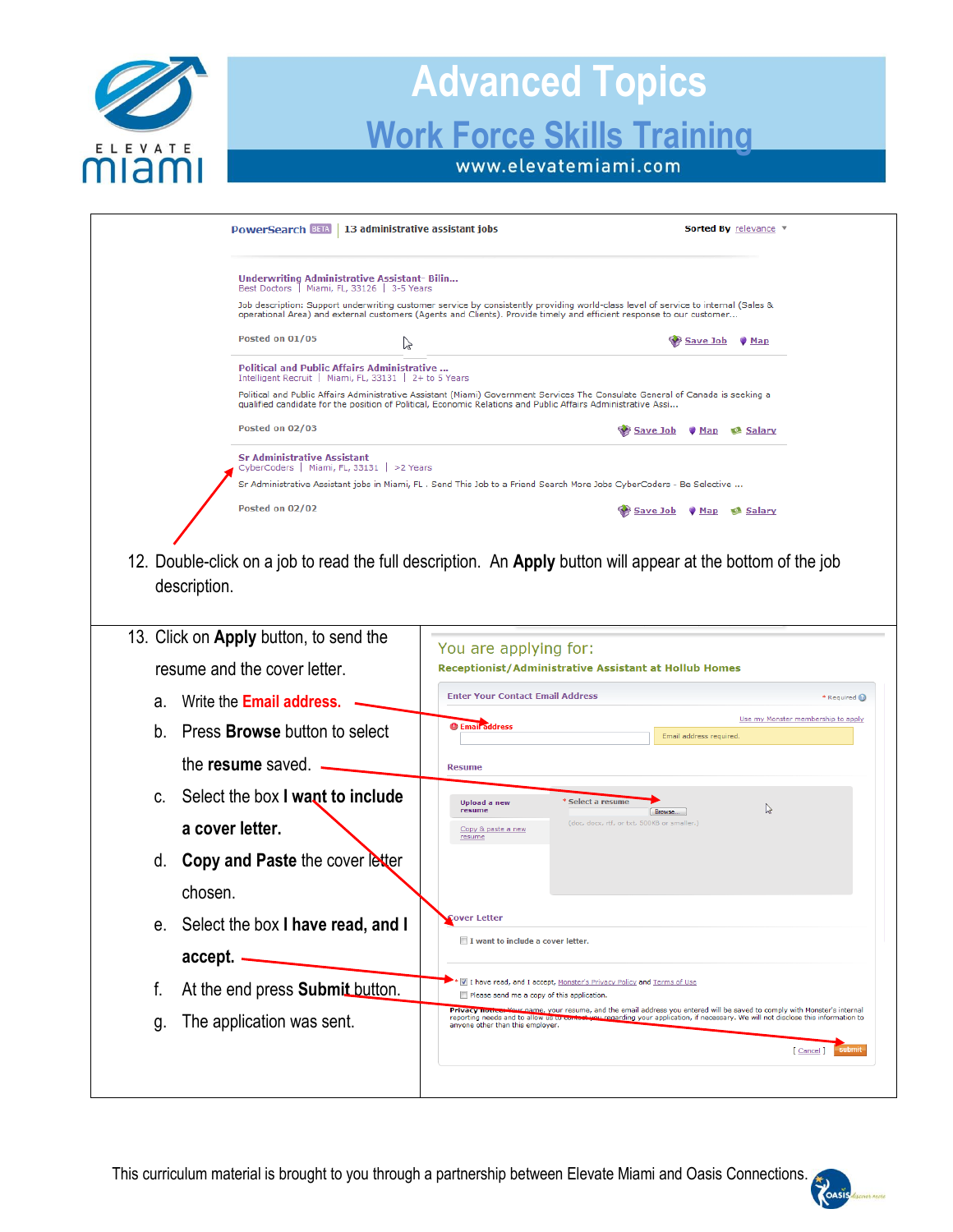

#### **File for Unemployment**

Employees affected by a layoff may be eligible for unemployment insurance benefits. In order to apply to benefits of unemployment in Florida.

- 1. Enter to Internet and on the address bar write [www.floridajobs.org/Unemployment/index.html](http://www.floridajobs.org/Unemployment/index.html)
- 2. Select **Unemployment Compensation Claims.**
- 3. Follow the instructions.



The Agency for Workforce Innovation website contains a variety of helpful tools, links and resources. If you have questions concerning unemployment benefits call 1-800-204-2418.

If you need help, please call or go to One-Stop Career Center. You are designed to provide a full range of assistance to job seekers under one roof. Established under the [Workforce Investment Act,](http://www.doleta.gov/programs/factsht/wialaw.cfm) the centers offer training referrals, career counseling, job listings, and similar employment-related services. Customers can visit a center in person or connect to the center's information through computer or kiosk remote access.

Below, you have a list of the One-Stop Career Centers in Miami-Dade County.